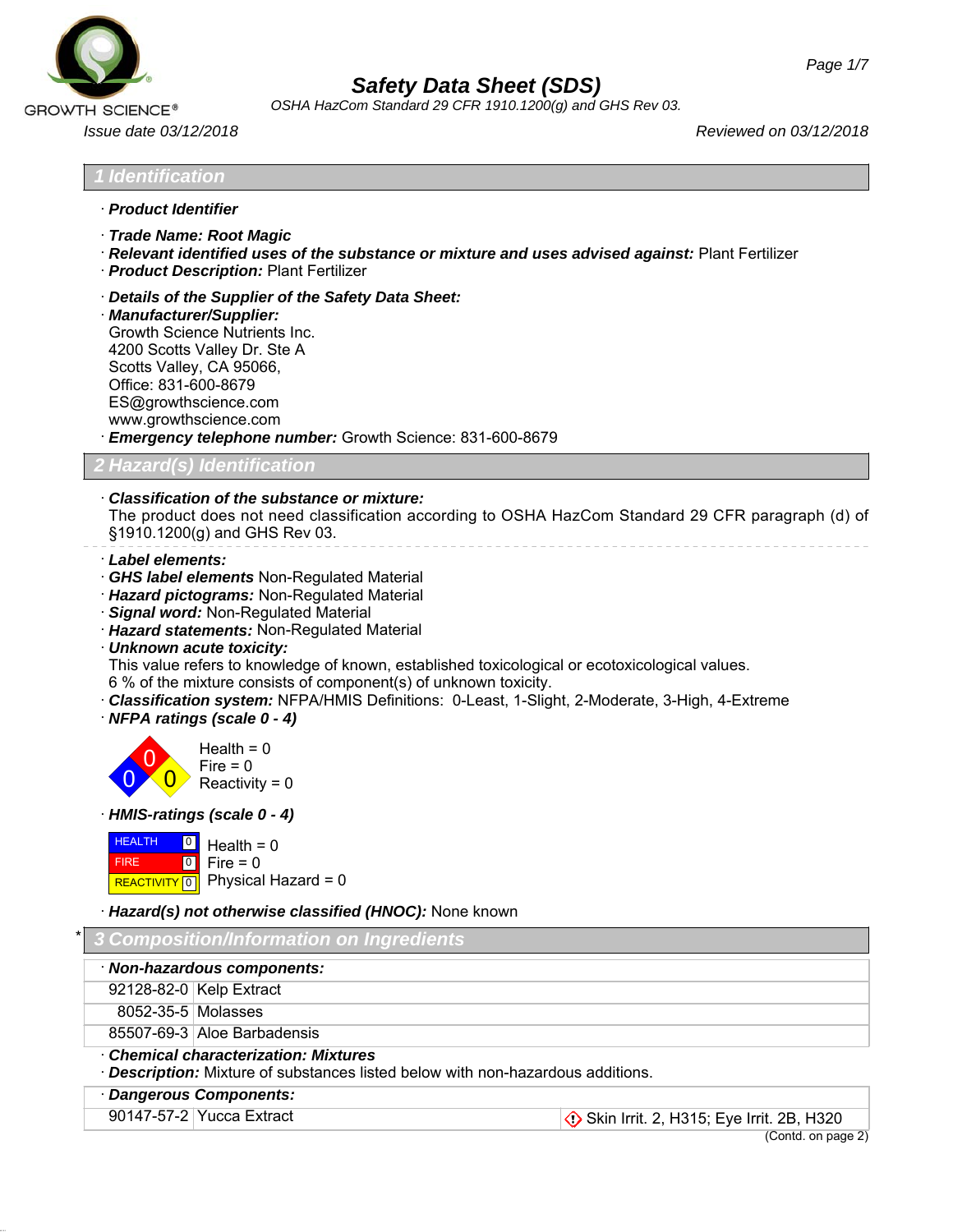*OSHA HazCom Standard 29 CFR 1910.1200(g) and GHS Rev 03.*

*Issue date 03/12/2018 Reviewed on 03/12/2018*

## *Trade Name: Root Magic*

#### · *Additional information:*

The exact percentages of the ingredients of this mixture are considered to be proprietary and are withheld in accordance with the provisions of paragraph (i) of §1910.1200 of 29 CFR 1910.1200 Trade Secrets.

## *4 First-Aid Measures*

- · *Description of first aid measures:*
- · *General information:* No special measures required.
- · *After inhalation:* Supply fresh air; consult doctor in case of complaints.
- · *After skin contact:*

Wash with soap and water.

If skin irritation occurs, consult a doctor.

· *After eye contact:*

Rinse opened eye for several minutes under running water.

- If eye irritation occurs, consult a doctor.
- · *After swallowing:* If swallowed and symptoms occur, consult a doctor.
- · *Information for doctor:*
- · *Most important symptoms and effects, both acute and delayed:* No further relevant information available.
- · *Indication of any immediate medical attention and special treatment needed:*

No further relevant information available.

\* *5 Fire-Fighting Measures*

- · *Extinguishing media:*
- · *Suitable extinguishing agents:* Use fire fighting measures that suit the environment.
- · *For safety reasons unsuitable extinguishing agents:* No further relevant information.
- · *Special hazards arising from the substance or mixture:* No further relevant information available.
- · *Advice for firefighters:*
- · *Protective equipment:*

As in any fire, wear self-contained breathing apparatus pressure-demand (NIOSH approved or equivalent) and full protective gear to prevent contact with skin and eyes.

*6 Accidental Release Measures*

- · *Personal precautions, protective equipment and emergency procedures:* Not required.
- · *Environmental precautions:* No special measures required.

· *Methods and material for containment and cleaning up:* Absorb with liquid-binding material (i.e. sand, diatomite, acid binders, universal binders, sawdust). Dispose of the collected material according to regulations.

· *Reference to other sections:*

See Section 7 for information on safe handling.

See Section 8 for information on personal protection equipment.

See Section 13 for disposal information.

- · *Protective Action Criteria for Chemicals*
- · *PAC-1:*

None of the ingredients are listed.

· *PAC-2:*

None of the ingredients are listed.

· *PAC-3:*

None of the ingredients are listed.

(Contd. on page 3)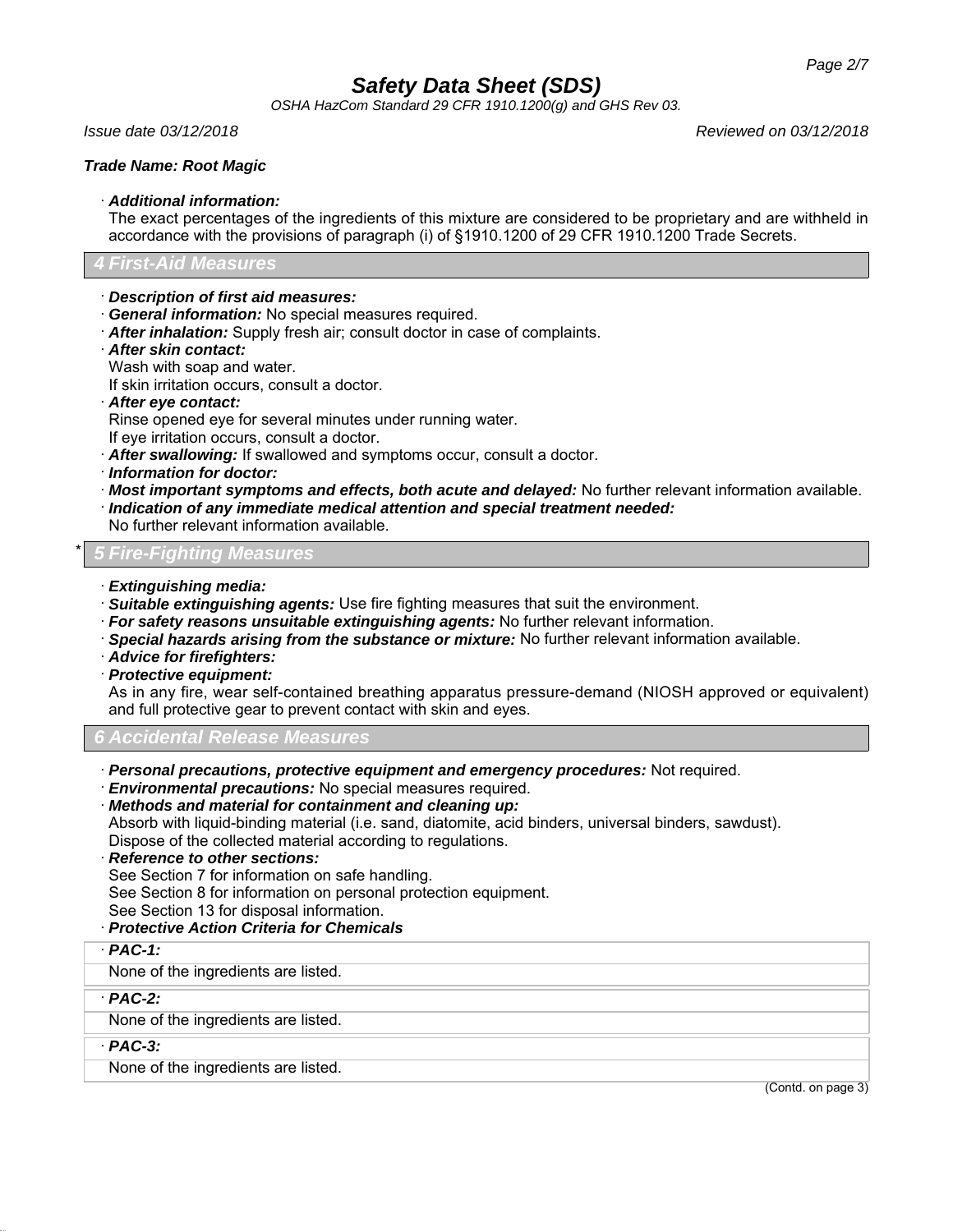*OSHA HazCom Standard 29 CFR 1910.1200(g) and GHS Rev 03.*

*Issue date 03/12/2018 Reviewed on 03/12/2018*

### *Trade Name: Root Magic*

#### *7 Handling and Storage*

- · *Handling*
- · *Precautions for safe handling:* No special measures required.
- · *Information about protection against explosions and fires:* No special measures required.
- · *Conditions for safe storage, including any incompatibilities:*
- · *Storage*
- · *Requirements to be met by storerooms and receptacles:*
- Store in a cool, dry place in tightly closed receptacles.
- · *Information about storage in one common storage facility:* Not required.
- · *Further information about storage conditions:* None.
- **Specific end use(s):** No further relevant information available.

#### *8 Exposure Controls/Personal Protection*

· *Additional information about design of technical systems:* No further data; see section 7.

- · *Control parameters:*
- · *Components with occupational exposure limits:*

The product does not contain any relevant quantities of materials with critical values that have to be monitored at the workplace.

- · *Additional information:* The lists that were valid during the creation of this SDS were used as basis.
- · *Exposure controls:*
- · *Personal protective equipment:*
- · *General protective and hygienic measures:*

The usual precautionary measures for handling chemicals should be followed.

- · *Breathing equipment:* Not required.
- · *Protection of hands:* Not required.
- · *Material of gloves:* Not applicable.
- · *Penetration time of glove material:* Not applicable.
- · *Eye protection:*



Goggles recommended during refilling.

### *9 Physical and Chemical Properties*

- · *Information on basic physical and chemical properties*
- · *General Information*

| Appearance:                         |                   |
|-------------------------------------|-------------------|
| Form:                               | Liquid            |
| Color:                              | Dark brown        |
| · Odour:                            | Mild Seaweed      |
| Odor threshold:                     | Not determined.   |
| $\cdot$ pH-value @ 20 °C (68 °F):   | $3.5 - 4.5$       |
| Change in condition                 |                   |
| <b>Melting point/Melting range:</b> | Not determined.   |
| <b>Boiling point/Boiling range:</b> | ≥100 °C (≥212 °F) |
| · Flash point:                      | None              |
|                                     |                   |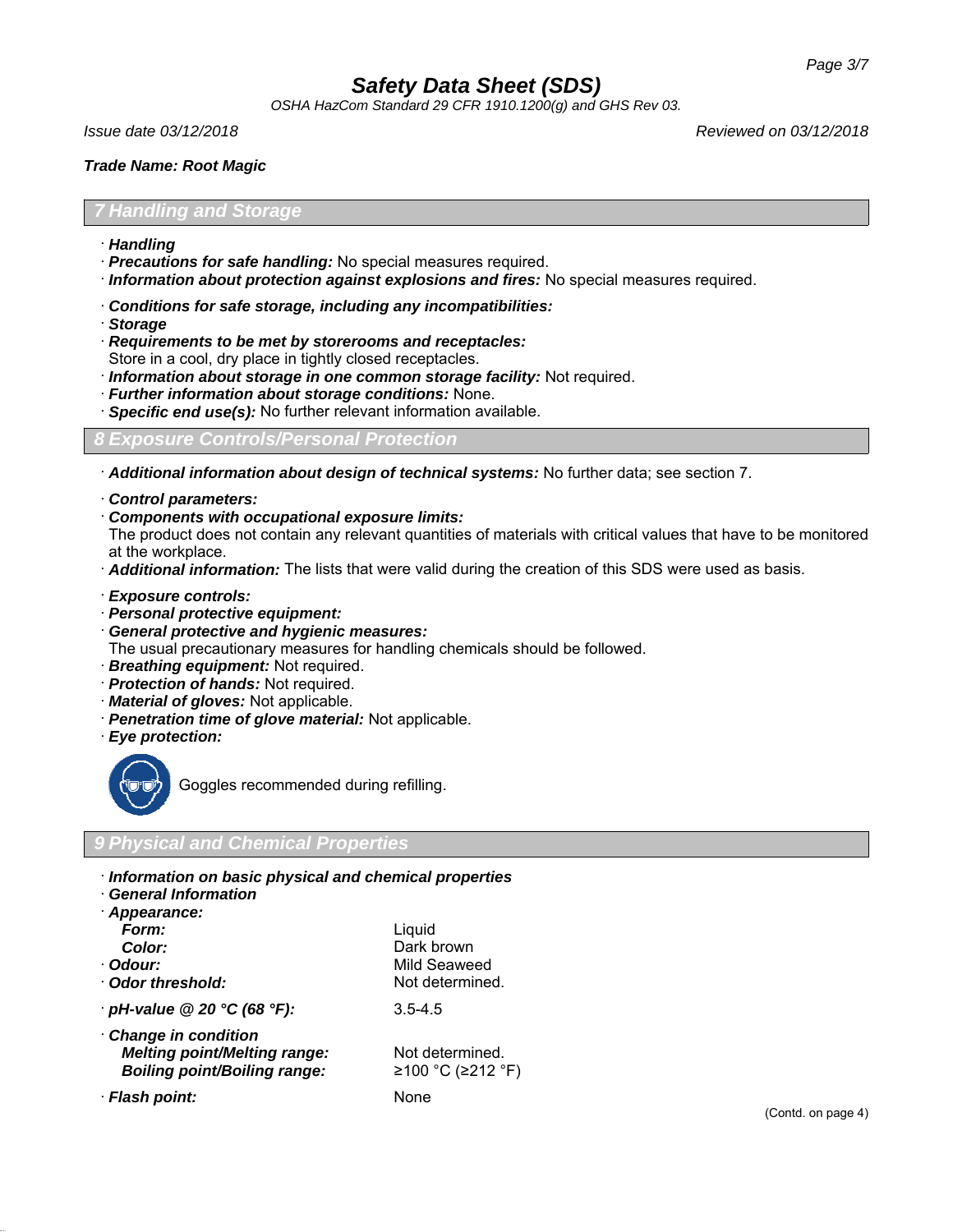*OSHA HazCom Standard 29 CFR 1910.1200(g) and GHS Rev 03.*

*Issue date 03/12/2018 Reviewed on 03/12/2018*

#### *Trade Name: Root Magic*

· *Flammability (solid, gaseous):* Not applicable. *Ignition temperature:* Not applicable · *Decomposition temperature:* Not determined. · **Auto igniting:** Product is not self-igniting. · *Danger of explosion:* Product does not present an explosion hazard. · *Explosion limits:* **Lower:** Not determined. **Upper:** Not determined. · **Vapor pressure:** Not determined. **Density @ 20 °C (68 °F):** 1.09 g/cm<sup>3</sup> (9.096 lbs/gal) **Relative density:** Not determined. · **Vapor density:** Not determined. · **Evaporation rate:** Not determined. · *Solubility in / Miscibility with:* **Water:** Fully miscible. · *Partition coefficient (n-octanol/water):* Not determined. · *Viscosity:* **Dynamic:** Not determined. **Kinematic:** Not determined. · *Solvent content: VOC content:* 0.00 % *Solids content:* 5.4 % **Other information:** No further relevant information available.

### *10 Stability and Reactivity*

· *Reactivity:* No further relevant information available.

· *Chemical stability:* Stable under normal conditions.

· *Thermal decomposition / conditions to be avoided:* No decomposition if used according to specifications.

- · *Possibility of hazardous reactions:* No dangerous reactions known.
- · *Conditions to avoid:* No further relevant information available.
- · *Incompatible materials:* No further relevant information available.
- · *Hazardous decomposition products:* No dangerous decomposition products known.

# *11 Toxicological Information*

- · *Information on toxicological effects:*
- · *Acute toxicity:*
- · *LD/LC50 values that are relevant for classification:* No data available.
- · *Primary irritant effect:*
- · *On the skin:* No irritating effect.
- · *On the eye:* No irritating effect.
- · *Additional toxicological information:*

The product is not subject to classification according to internally approved calculation methods for preparations.

(Contd. on page 5)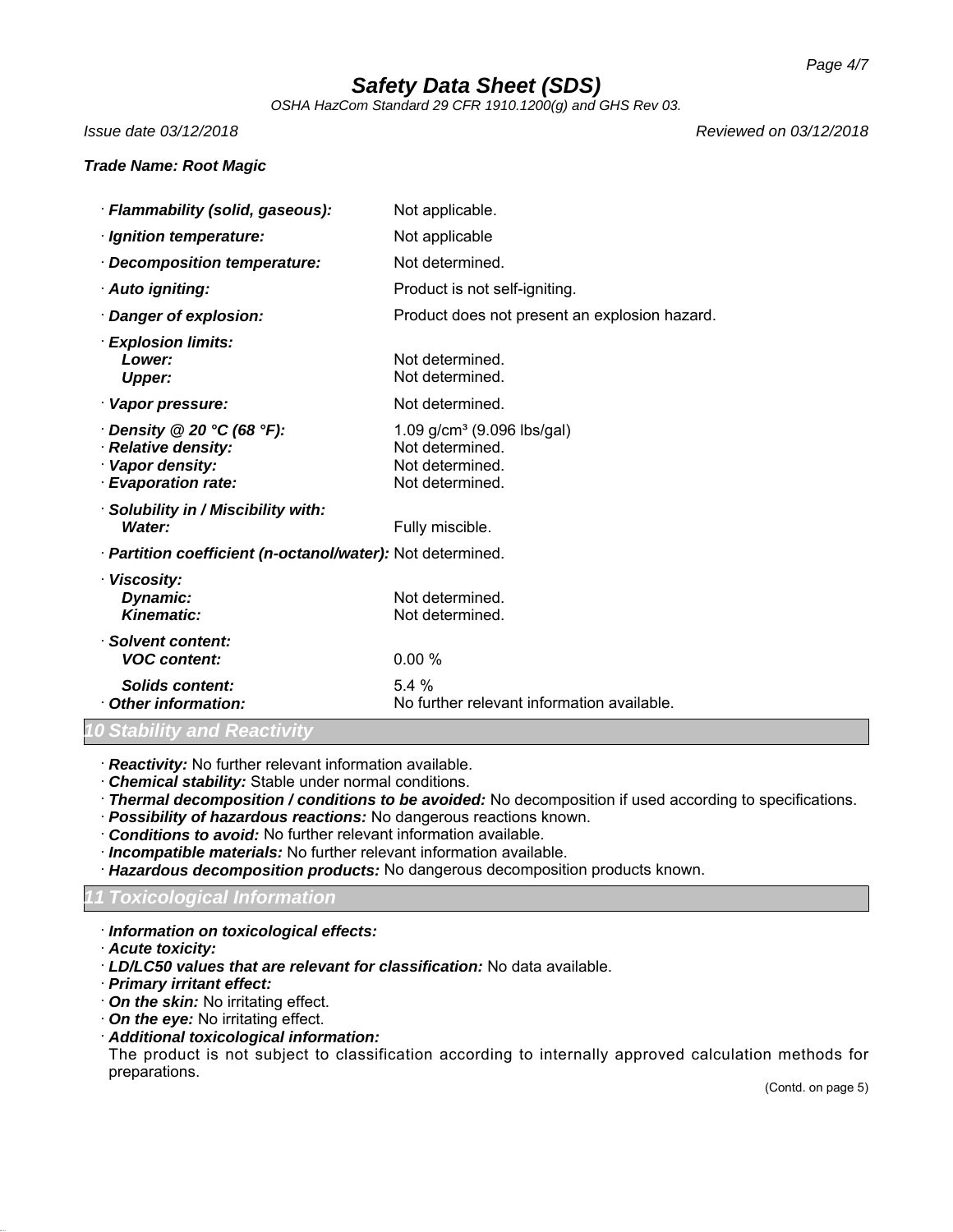*OSHA HazCom Standard 29 CFR 1910.1200(g) and GHS Rev 03.*

*Issue date 03/12/2018 Reviewed on 03/12/2018*

### *Trade Name: Root Magic*

When used and handled according to specifications, the product does not have any harmful effects according to our experience and the information provided to us.

#### · *Carcinogenic categories:*

· *IARC (International Agency for Research on Cancer):*

None of the ingredients are listed.

· *NTP (National Toxicology Program):*

None of the ingredients are listed.

· *OSHA-Ca (Occupational Safety & Health Administration):*

None of the ingredients are listed.

#### *12 Ecological Information*

#### · *Toxicity:*

- · *Aquatic toxicity:* No further relevant information available.
- · *Persistence and degradability:* No further relevant information available.
- · *Behavior in environmental systems:*
- · *Bioaccumulative potential:* No further relevant information available.
- · *Mobility in soil:* No further relevant information available.
- · *Additional ecological information:*
- · *General notes:*

Do not allow undiluted product or product that has not been neutralized to reach ground water, water course or sewage system.

- · *Results of PBT and vPvB assessment:*
- · *PBT:* Not applicable.
- · *vPvB:* Not applicable.
- · *Other adverse effects:* No further relevant information available.

### *13 Disposal Considerations*

#### · *Waste treatment methods:*

· *Recommendation:*

Smaller quantities can be disposed of with household waste.

Observe all federal, state and local environmental regulations when disposing of this material.

· *Uncleaned packagings*

- · *Recommendation:* Disposal must be made according to official regulations.
- **Recommended cleansing agent:** Water, if necessary with cleansing agents.

# *14 Transport Information*

| · UN-Number:                                                                                 |                        |
|----------------------------------------------------------------------------------------------|------------------------|
| · DOT, ADR/ADN, ADN, IMDG, IATA                                                              | Non-Regulated Material |
| · UN proper shipping name:<br>· DOT, ADR/ADN, ADN, IMDG, IATA<br>Transport hazard class(es): | Non-Regulated Material |
|                                                                                              |                        |
| · DOT, ADR/ADN, ADN, IMDG, IATA                                                              |                        |
| ∙ Class:                                                                                     | Non-Regulated Material |
| · Packing group:                                                                             |                        |
| · DOT, ADR/ADN, IMDG, IATA                                                                   | Non-Regulated Material |
| · Environmental hazards:                                                                     | Not applicable.        |
| · Special precautions for user:                                                              | Not applicable.        |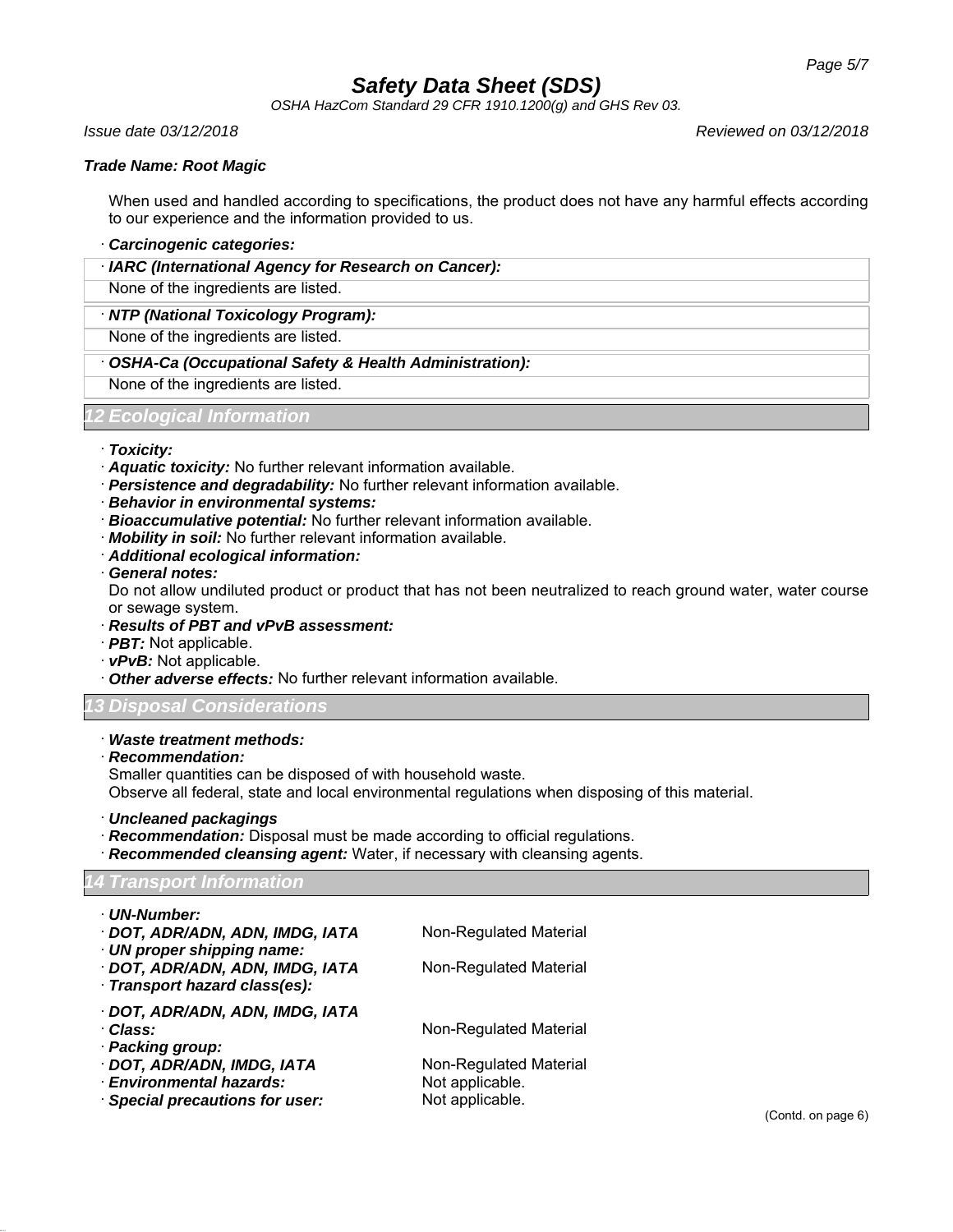*OSHA HazCom Standard 29 CFR 1910.1200(g) and GHS Rev 03.*

*Issue date 03/12/2018 Reviewed on 03/12/2018*

· *Transport in bulk according to Annex II of* MARPOL73/78 and the IBC Code: Not applicable. · **UN "Model Regulation":** Non-Regulated Material

#### *15 Regulatory Information*

- · *Safety, health and environmental regulations/legislation specific for the substance or mixture:*
- · *SARA (Superfund Amendments and Reauthorization):*
- · *Section 355 (extremely hazardous substances):* None of the ingredients are listed. · *Section 313 (Specific toxic chemical listings):* None of the ingredients are listed. · *TSCA (Toxic Substances Control Act):* 8052-35-5 Molasses · *TSCA new (21st Century Act) (Substances not listed)* 90147-57-2 Yucca Extract
- · *California Proposition 65:*
- · *Chemicals known to cause cancer:*

None of the ingredients are listed.

· *Chemicals known to cause reproductive toxicity for females:*

None of the ingredients are listed.

· *Chemicals known to cause reproductive toxicity for males:*

None of the ingredients are listed.

· *Chemicals known to cause developmental toxicity:*

None of the ingredients are listed.

· *New Jersey Right-to-Know List:* None of the ingredients are listed.

- · *New Jersey Special Hazardous Substance List:* None of the ingredients are listed.
- · *Pennsylvania Right-to-Know List:* None of the ingredients are listed.
- · *Pennsylvania Special Hazardous Substance List:*

None of the ingredients are listed.

### · *Carcinogenic categories:*

· *EPA (Environmental Protection Agency):*

None of the ingredients are listed.

· *TLV (Threshold Limit Value established by ACGIH):*

None of the ingredients are listed.

· *NIOSH-Ca (National Institute for Occupational Safety and Health):*

None of the ingredients are listed.

· *GHS label elements* Non-Regulated Material

· *Hazard pictograms:* Non-Regulated Material

· *Signal word:* Non-Regulated Material

· *Hazard statements:* Non-Regulated Material